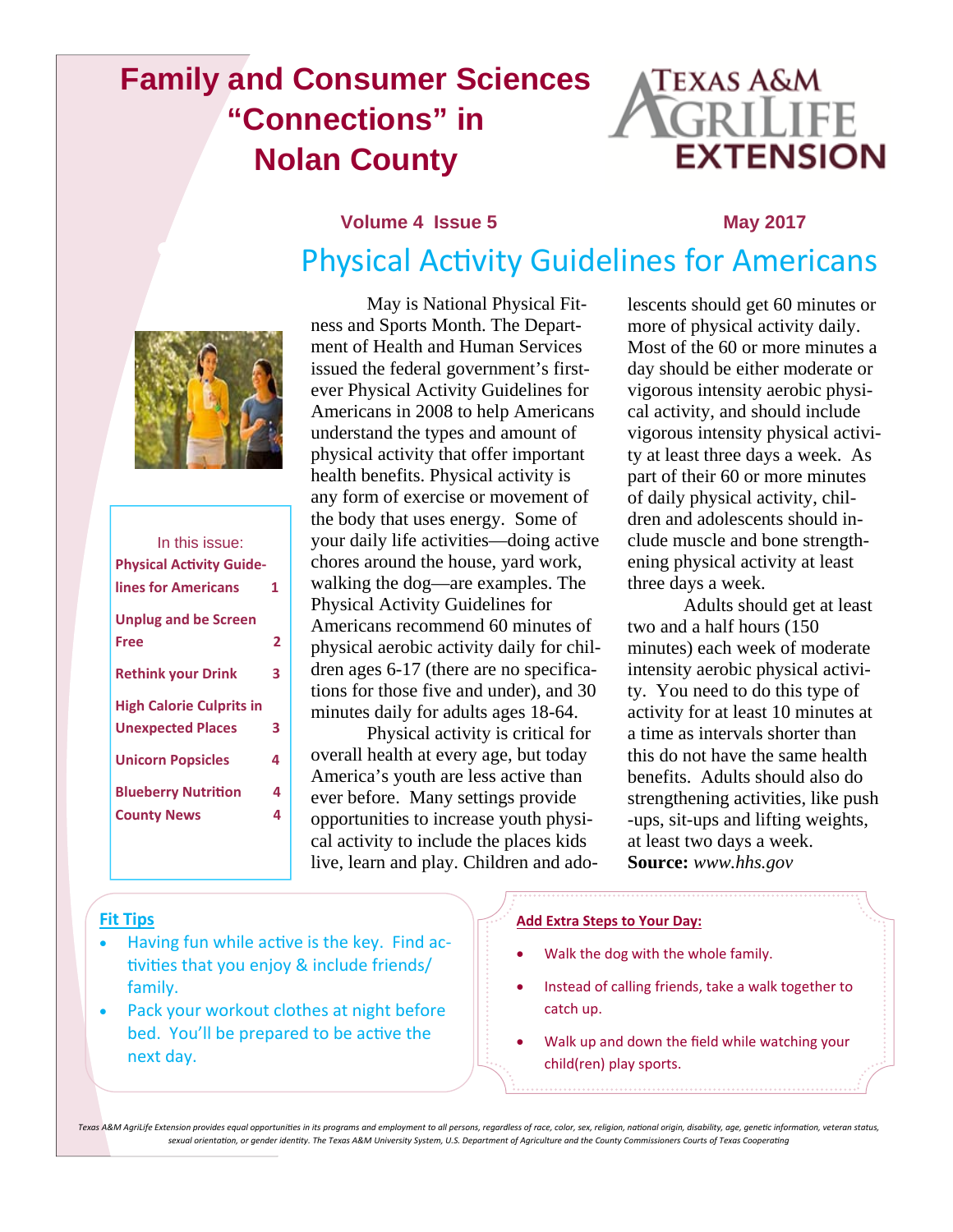

# **Unplug and Be Screen-Free**

families, schools and communities will rediscover the joys of life beyond the screen. Plan to unplug from digital enter-*Tip #1: Rearrange the furniture* tainment and spend all that free time playing, daydreaming, creating, exploring and connect with family and friends.

Screen-free week is a week for families to unplug from digital distractions or technology entertainment and connect with each other. We think spending time with families is valuable for many reasons including for our health. What better time to spend together than at the dinner table. Family dinner provides time for family members to share activities from the day or discuss upcoming events. Eating together provides an opportunity for families to talk about and model good nutrition and health behaviors. Family dinners are a good time for sharing family stories and creating memories.

Check out some of these Screen-Free Challenges:

1. Try a hula hoop contest after dinner. Get your family outdoors and see who can hula hoop the longest. You could also do a jump rope challenge, create obstacle courses, or take a family walk. As you unplug from technology in the evenings, reconnect with your family around fitness.

2. Connect with your family during dinnertime prep by getting children involved. Encourage children to participate in age appropriate tasks:

- Let children help plan menu ideas and side dishes.
- Take them grocery shopping and let them pick out
- a new fruit or vegetable to try with dinner.
- Teach them about setting the table.
- Guide them in basic food preparation (as they are developmentally ready for and can safely do) - Have them help clean up and clear the table.
- 3. Prepare after school snacks with your children that are easy enough for them to make and will provide a nutritional boost after school. Here's a quick & easy snack:

### **Frozen Greek Yogurt Snack Bars**

### Ingredients:

2 cups low fat vanilla Greek yogurt 1.25 cups trail mix with nuts and dried fruit

### Instructions:

Combine yogurt and trail mix in a large bowl. Spread evenly on a 9x13 baking pan layered with parchment paper (for thicker bars use a 9x9 pan). Place in the freezer for at least 3 hours. Serve frozen and enjoy.

Celebrate Screen-Free Week. On May 1-7, children, Staying unplugged doesn't have to end. Try these 7 parent-tested tips to unplug and play:

> Turn your living room into a place for family interaction and play by arranging the furniture so the TV is not the focus of the room.

### *Tip #2: Start the day screen‐free*

Create a morning routine that doesn't involve screens.

### *Tip #3: Enjoy screen‐free meals*

Make meals a time for your family to talk about the day without distraction from TV, smartphones, and other screens.

### *Tip #4: Encourage sensory play*

Provide easy play options, like sensory play—which gives children the chance to explore using their sight, touch and other senses—to engage kids while you get things done around the house.

### *Tip #5: Explore the outdoors*

Make memories by planning outdoor activities that the whole family can enjoy together.

### *Tip #6: Create AcƟvity Kits*

Make activity kits using supplies you already have to keep children busy during transitions (the time between one activity and the next) and other tricky times of the day.

#### *Tip #7: Limit your own screen Ɵme*

Take a break from your smartphone and other screens during periods of the day to give your child your uninterrupted attention.

- Reducing screen time can help prevent childhood obesity.
- Children who spend less time watching television in early years tend to do better in school, have a healthier diet, be more physically active, and be better able to engage in schoolwork in later elementary school.
- Television viewing at a young age is associated with later behavioral problems, but not if heavy viewing is discontinued before age six.
- Limiting exposure to television during the first 4 years of life may decrease children's interest in it in later years.

**Recipe Source:** http://dinnertonight.tamu.edu

**Source:** *www.commercialfreechildhood.org*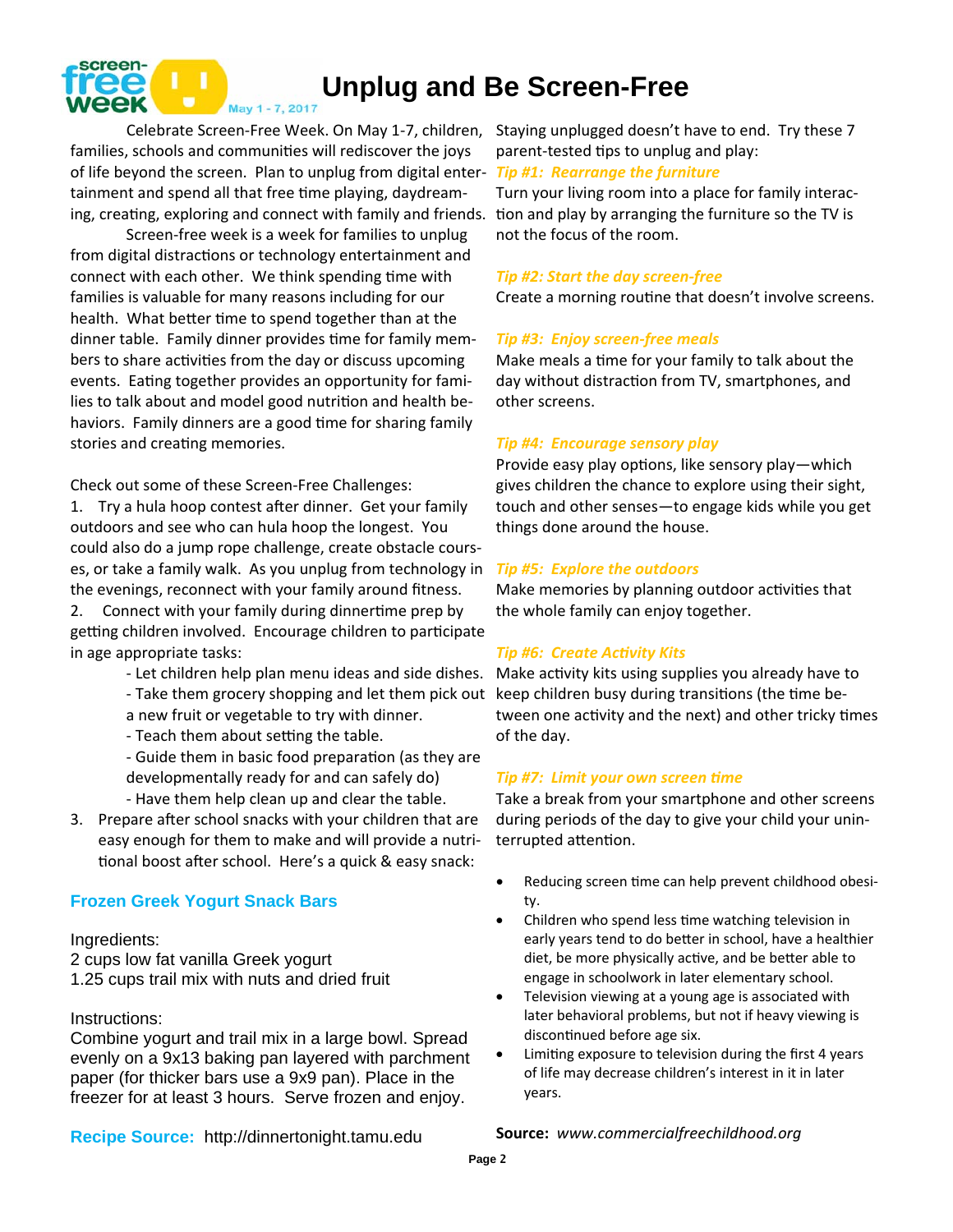# **Rethink Your Drink**

When it comes to weight loss, there's no lack of diets promising fast results. There are low-carb diets, high-carb diets, low-fat diets, grapefruit diets, cabbage soup diets, and blood type diets, to name a few. But no matter what you may try, to lose weight, you must take in fewer calories than your body uses. Most people try to reduce their calorie intake by focusing on food, but another way to cut calories may be to think about what you drink.

 Calories in drinks are not hidden (they're listed right on the Nutrition Facts label), but many people don't realize just how many calories beverages can contribute to their daily intake. Be aware that the Nutrition Facts label on beverage containers may give the calories for only part of the contents. For example, a 20 oz. bottle of soda is actually 2.5 servings. The information on the label is only for an 8 oz. serving which is 100 calories. However, the entire bottle would be 250 calories. Substituting no or low calorie drinks for sugar-sweetened beverages can cut up to about 650 calories a day.

## **Here's an example. Take a look at the nutrition facts for the Unicorn Frap!**





 Now that you know how much difference a drink can make, here are some ways to make smart beverage choices:

- Choose water, diet, or low-calorie beverages instead of sugar-sweetened beverages.
- For a quick, easy, and inexpensive thirst-quencher, carry a water bottle and refill it throughout the day.
- Don't "stock the fridge" with sugar-sweetened beverages. Instead, keep a jug or bottles of cold water in the fridge.
- Serve water with meals.
- Make water more exciting by adding slices of lemon, lime, cucumber, or watermelon, or drink sparkling water.
- Add a splash of 100% juice to plain sparkling water for a refreshing, low-calorie drink.
- When you do opt for a sugar-sweetened beverage, go for the small size. Some companies are now selling 8-oz. cans and bottles of soda, which contain about 100 calories.

**Source:** *www.cdc.gov/healthyweight/healthy\_eating/drinks*

### **High-Calorie Culprits in Unexpected Places:**

Coffee drinks and blended fruit smoothies sound innocent enough, but the calories in some of your favorite coffee-shop or smoothie-stand items may surprise you. Check the Web site or in-store nutrition information of your favorite coffee or smoothie shop to find out how many calories are in different menu items. At the coffee shop, request that your drink be made with fatfree or low-fat milk, order the smallest size, forgo the extra flavoring and skip the whip. At the smoothie stand, order a child's size and hold the added sugar.

**Page 3**